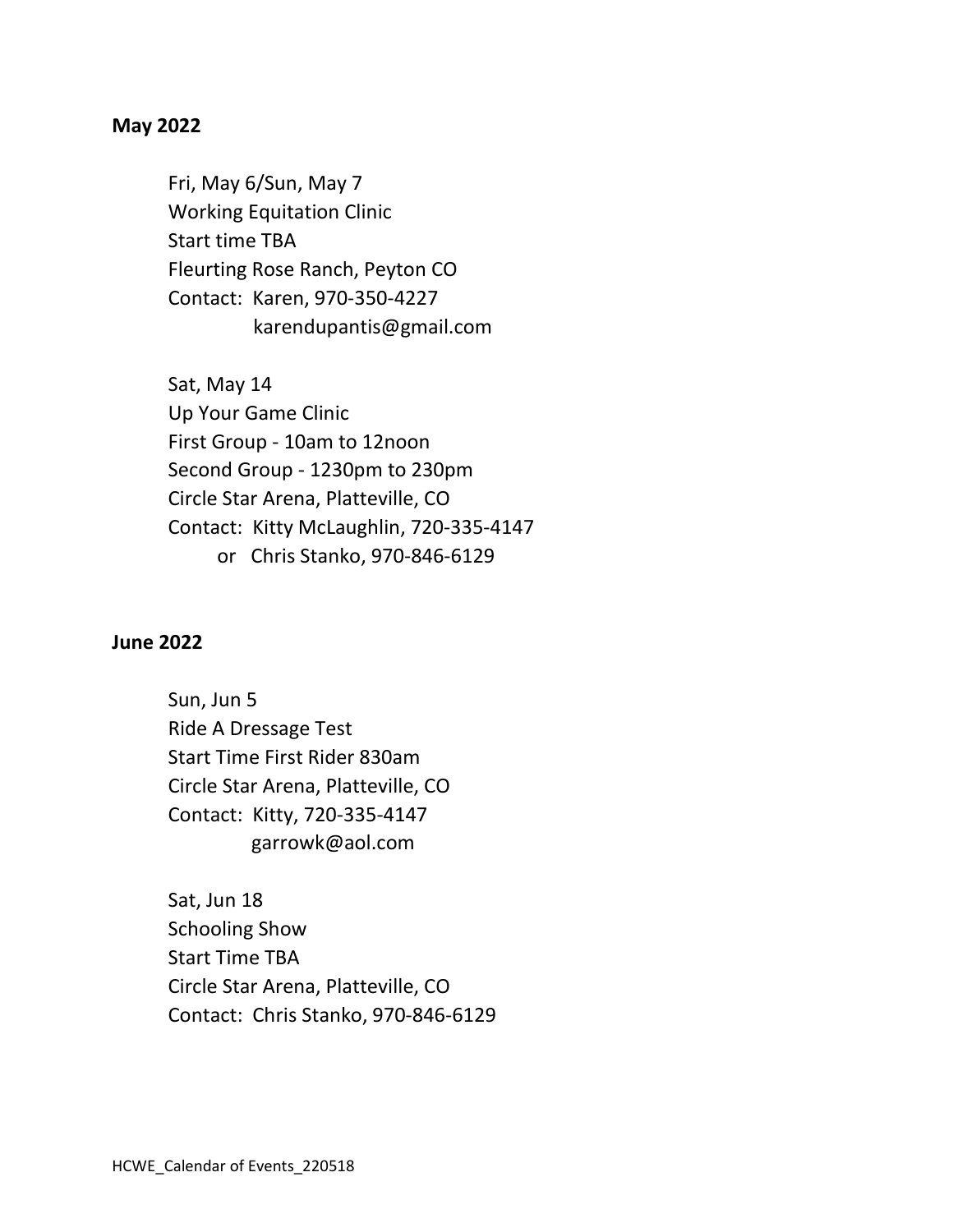Sun, Jun 26 EOH Ride A Test Start Time First Rider 830am Circle Star Arena, Platteville, CO Contact: Kitty, 720-335-4147 garrowk@aol.com

## **July 2022**

Fri, Jul 8/Sat Jul 9 Working Equitation Clinic Start Time TBA Private, Steamboat Springs, CO Contact: Chris Stanko, 970-846-6129

Sat, Jul 23, Sun, Jul 24 HCWE Licensed Show Start Time TBA Circle Star Arena, Platteville, CO Contact: Chris Stanko, 970-846-6129

# **August 2022**

Sat, Aug 13 Working Equitation Clinic Start Time TBA CH-Equine, Brighton, CO Contact: Carrie Harrison, 720-312-9139